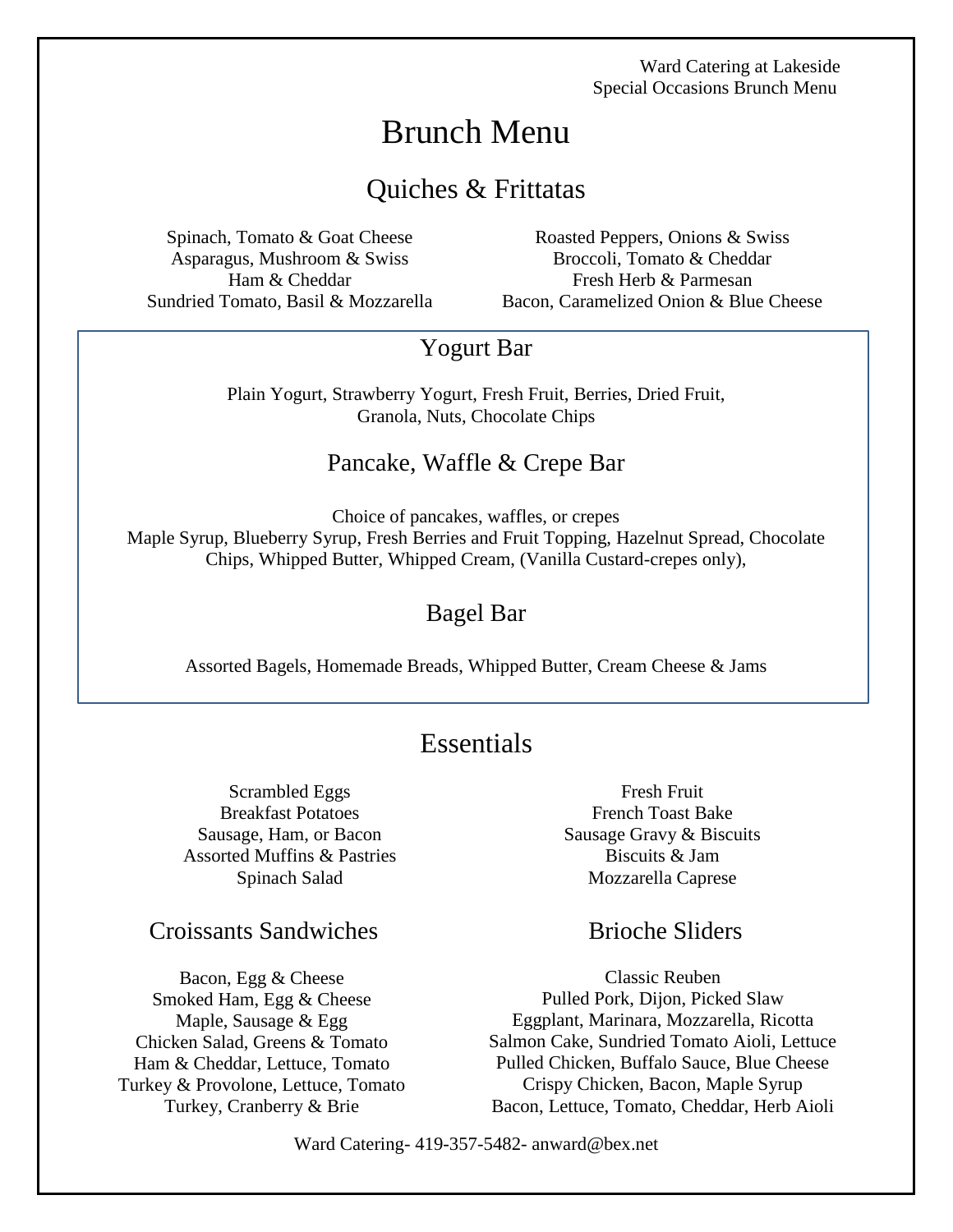# Bite Size Brunch Picks

Mini Quiche Breakfast Bagel Bites Maple Bacon Brussel Sprouts Mini Pancake Stacks Chicken & Waffle Skewers Fruit Skewers Antipasto Skewers Shrimp & Grits Shooters Mini Dessert Parfaits Doughnut Bites Chicken Salad Puff Pastries Mini Muffins Puff Pastry Wrapped Sausage Mini Sausage & Cheese Rye Crisp Candied Bacon Strips Deviled Eggs French Toast Stick Shooters Mini Caesar Salad Cups

# Brunch Beverages

**Coffee and Tea Station- 3**

regular and decaf coffee, hot water, assorted teas, assorted sugars and creamer

#### **Premium Coffee and Tea Station- 6**

regular and decaf coffee, choice of flavored coffee or hot chocolate, hot water, assorted teas, flavored syrups, assorted sugars and creamers, whipped cream, chocolate and caramel

#### **Hot Chocolate Station- 3**

hot chocolate, marshmallows, sprinkles, chocolate chips, flavored syrups, chocolate hazelnut sticks(\$), whipped cream, chocolate and caramel

#### **Juice Bar- 5**

(pick 3 juices) orange juice, apple juice, apple cider, cranberry juice, grapefruit juice, grape juice, mixed berry juice, sparkling juice, fruit garnish

#### **Individual Beverages**

lemonade- 1, iced tea- 1, sweet tea- 2, bottled water- 1, canned beverages- 2,

# Ward Catering- 419-357-5482- anward@bex.net **Mock-tail station available upon request**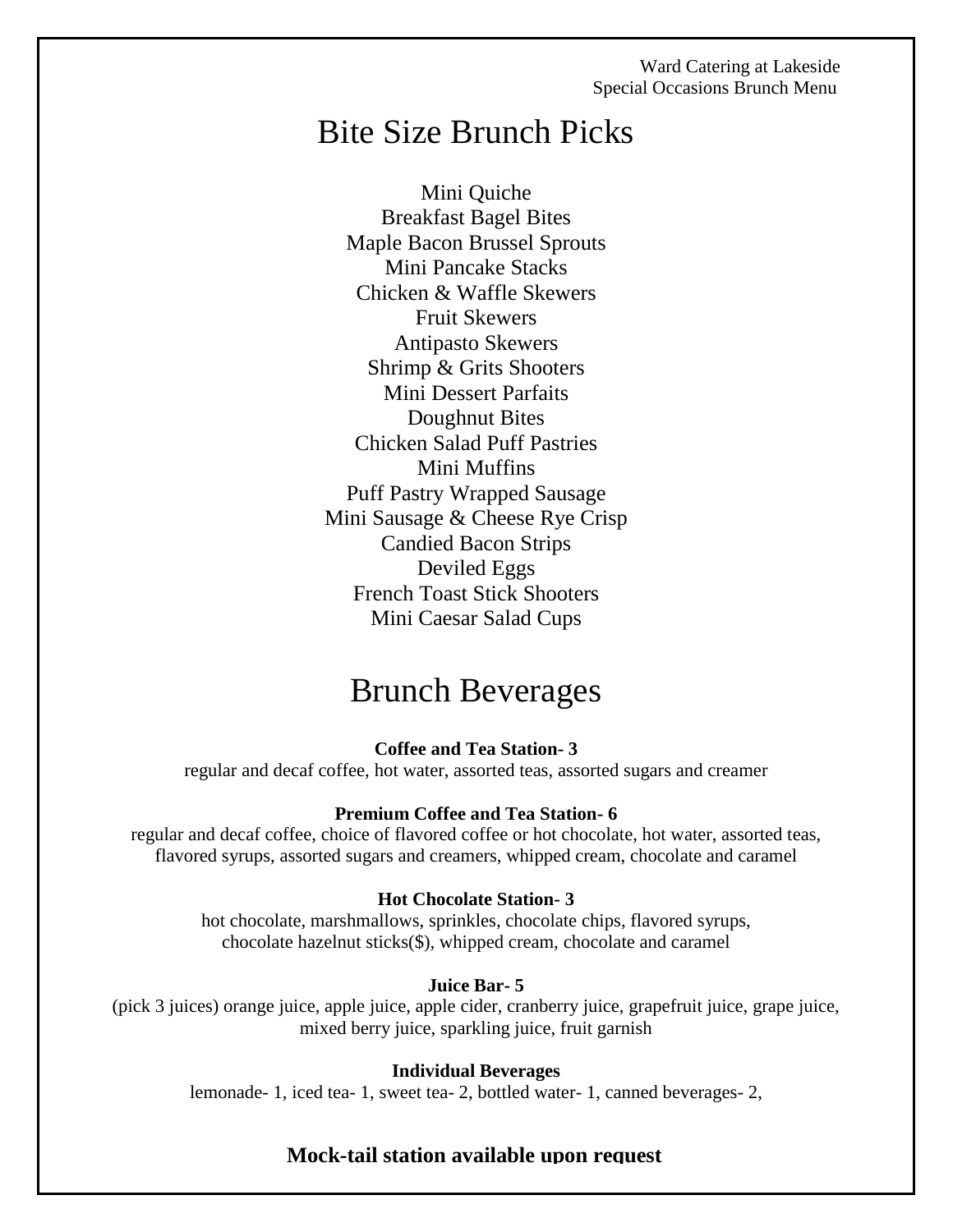### **Groups of 15 or more**

\$20 Pick a Brunch Item from each category- 1 Quiche or Frittata, 1 Breakfast Bar, 1-Essential, 1 Sandwich or Slider, and 1- Bite Size. Want to customize your own brunch menu to fit your party? Need more? Need Less? Tell us what you want and we can send you a quote.

### **\*\*If Brunch is being packaged for a delivery or your group is smaller than 15, some items may be modified.**

## **Service Style Options**

#### Service Style Options

**Drop off Service- any event taking place outside of one of Lakeside's venues.** All meals will be packaged in disposables and dropped off to the client. Only canned and bottled beverages will be offered. If client needs any equipment, charges will apply which may include a delivery and pick up fee.

**Self-serve/ self-bus options are considered drop off service**. Caterer will set up food buffet/display and come back later to take display down. Client is responsible for cleaning up all tables except the buffet. If there are left overs that client would like to keep, they are responsible for packaging them up. For larger parties that need the buffet restocked an attendant fee will be charged.

**Self-serve with bussers**. Caterer will set up food buffet/display and stock as needed throughout the meal. Bussers will be on premises until dinner plates are cleaned up. Caterer will clean up buffet area once the client is finished with meal. Service and gratuity charges will be applied to the client's final bill.

**Served, buffet-style**. Caterer's staff will serve guests from a buffet. Bussers will be on premises until dinner plates are cleaned up. Caterer will clean up buffet area once the client is finished with their meal. Service and gratuity charges will be applied to the client's final bill.

**Full Service- Plated**. Service staff will be with you throughout your meal. Dinner will be plated and served and staff will clean up at the end of the meal. Service, plate, and gratuity charges will be applied to the client's final bill. (This service is only available in Wesley Lodge. Logistics for full service in other locations will need to be approved by caterer.)

Ward Catering- 419-357-5482- anward@bex.net